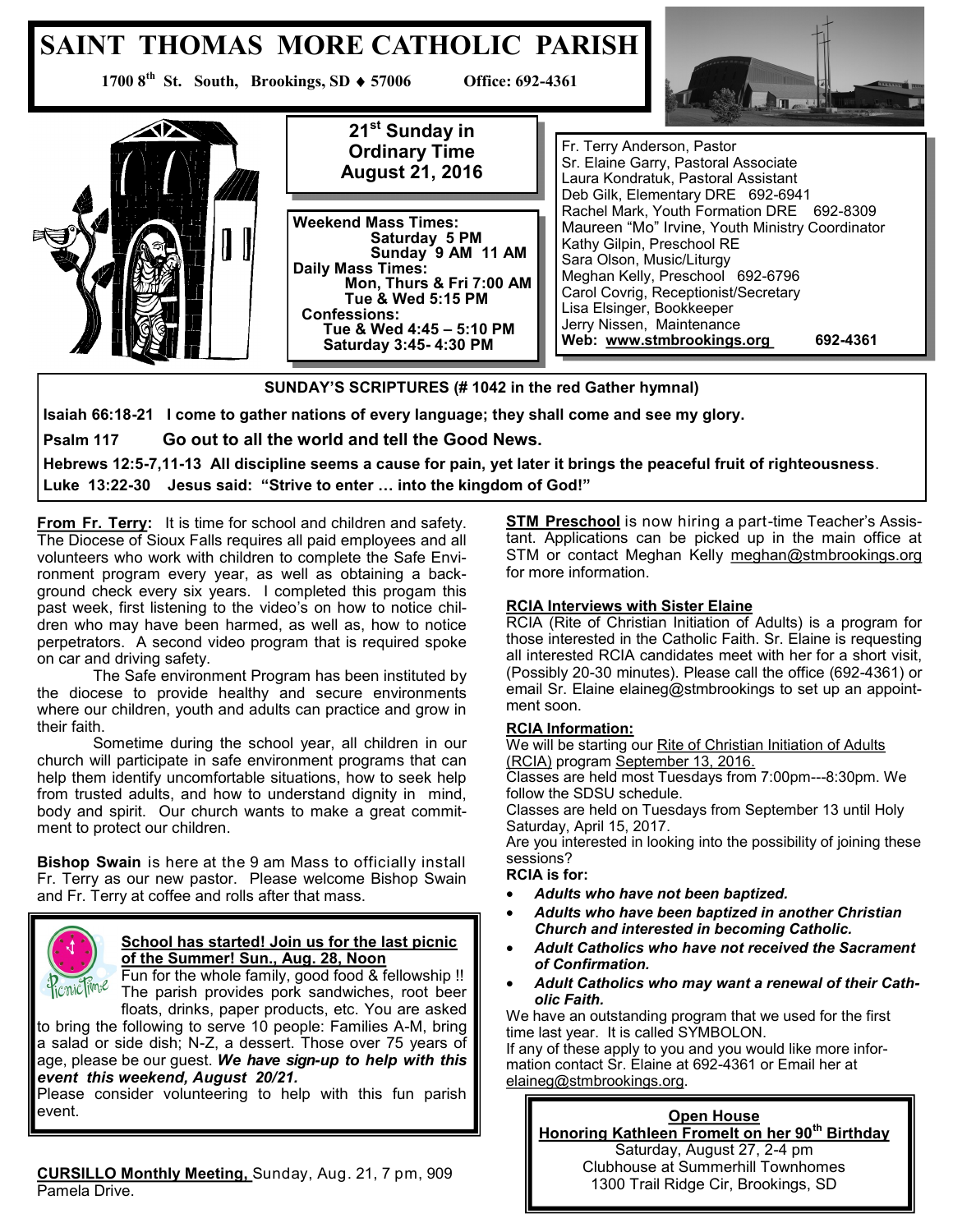# **Attention All Liturgical Ministers:**

Lectors, Usher**/**Greeters, Eucharistic Ministers, & Servers. We will soon be working on the new schedule for the fall months of **September, October, and November.** If you have plans or weekends you won't be available, please let us know. E-mail Carolyn@stmbrookings.org, **Please do this by August 22.** Thank you in advance for your help!

### **Consider being a deacon**

A new class is being formed for those men interested in becoming Permanent Deacons. The class will begin in September 2017. If you feel called to the diaconate or know someone who may be interested, please contact Deacon Roger R. Heidt, 605-988-3715 or email at [rheidt@sfcatholic.org.](mailto:rheidt@sfcatholic.org)

**In Sympathy** we offer our prayers, love and support to **Tom & Kathy Coughlin** at the loss of Tom's sister, **Julie Coughlin**, and to the family & friends of **Fr. Tony Opem.** *Eternal rest grant unto them, O Lord.* 



**Through the Sacrament of Baptism We Welcome: Pierce Matthew Jensen**, son of **Matthew & Lori.**  May Pierce grow with us in the love of God. *Our parish family continues to grow!* 

**Feeding Brookings** is a weekly grocery distribution program that operates out of Ascension Lutheran Church every Thursday from 4:00 to 5:00 p.m. All in need are welcome. Feeding Brookings has a "Food of the Month," that is requested for our weekly distribution. **August's Food of the Month is Canned Meats (tuna, chicken, spam, ham).** Donations are accepted all days of the week as Ascension Lutheran Church. If you would like to learn more about Feeding Brookings, please visit feedingbrookings.org for an informational video.

# **2 nd Annual "Legacy: A Beer and Wine Experience"**

*Benefiting Broom Tree Retreat & Conference Center* Tickets are still available for the 2nd annual wine and beer tasting event, scheduled for **Saturday, August 27th** at the Ramkota Exhibit Hall from 4:00-7:00 p.m.

**You can purchase your tickets on-line for the Legacy: A Beer & Wine Experience at** [www.ccfesd.org](http://www.ccfesd.org) or contact the Catholic Community Foundation at 605-988-3765, toll free at 1-888-246-3386. Additionally event volunteers are still needed. Must be 21 to attend.

# **English as a Second Language**

Classes begin on Sept 20, 7 - 8 PM, room B. No cost.

**Clases de Ingles!**

Ven a las clases los martes de 7 a 8 pm sin costo alguno. Sala B. Comenzaremos curso el 20 de Septiembre.

**Women's Catholic Book Club**: we will begin our fourth year in Brookings. We meet second Saturdays at 8 pm at Old Market. Welcoming new members!

Register online at [http://www.wellreadmom.com or](http://www.wellreadmom.com/) Contact Ana at [anabragahenebry@gmail.com](mailto:anabragahenebry@gmail.com)



#### **SEASONS OF HOPE Bereavement Group to Begin:**

If you're in need of consolation after losing a loved one, this Christ-centered faith sharing group is for you. It meets for **six Thursday evenings beginning September 15th.** Prayer, scripture, faith sharing, and fellowship begin at 6:30pm, St. Thomas More library. Come and be comforted.

For more details, pick up a Seasons of Hope brochure or call Laura at 692-4361. **This season's sessions will run from September 15st – October 20th .** 

# **Youth Corner**

#### **Please register now for FALL Religious Formation Deadline to Register is Sept. 1st.**

(Afternoon session for elementary is full)

# **CATECHISTS (teachers) and small group leaders are**

**still needed!** Please prayerfully consider volunteering this year and grow in your own faith. The success of our Religious Education program is very much dependent on volunteers!

- Elementary Catechist Meeting is on August  $24<sup>th</sup>$  at 6:15 (Room B)
- Opening Mass (for all grades) is on August  $31<sup>st</sup>$  at 6 PM *(Parents to bring children)*
- First Day of Elementary (Grades 1-5) RE Sept. 7<sup>th</sup>
- Sunday Preschool (RE) begins September  $11<sup>th</sup>$ .
- Middle School EDGE & High School T-12 starts Sept 21.

#### **Do you enjoy youth and sports? We're now hiring** gym supervisors for the St. Thomas More Church activity center. Supervisors will oversee youth gym activities on Wednesdays 2:15-6:00 pm. Pay is hourly. Contact Rachel Mark at 692-8309 or [rachel@stmbrookings.org](mailto:rachel@stmbrookings.org)

**Do you hear voices?** It's God calling you to be a catechist or small group leader with our youth program!! Come share your joy with our youth! We have many opportunities available: ages pre-school through high school; classroom teaching and informal small group format. Sign up sheets & details are on the table in the gathering space, or contact Rachel, Deb or Kathy.

#### **Activity Center Schedule Activity Center Schedule**

- The activity center is open **8:30 am-5 pm** for adult walking or use of our exercise room.
- **STM gym** is open and supervised Wednesdays after school until 5:45 pm.

#### **Other scheduled events:**

- **Low Impact Aerobics: Mon, Tues, Thurs**: 5:30-6:30 pm **Sat.:** 10-11 am. Call Joan: 695–6994
- **Dance Aerobics: Tues & Thurs** 6:30-7:30 pm, **Wed.**  5:30 - 6:30pm and **Sat.** 9-10 am. Contact Leanne 690- 4420
- **Men's Basketball:** Tues & Thurs, 7:30 pm. All welcome.

#### *\*All activities are free and open to the public.*

**Formed.org** has sent us some great suggestions for increasing our usage of their resources. They have sent a list of feasts in August with connected videos, movies and audio talks focused on those saints:

**August 22 - Queenship of the Blessed Virgin Mary** *Footprints of God- [Mary, the Mother of God](http://augustineinstitute.us1.list-manage.com/track/click?u=896fa68936f7558b22f7be5ba&id=f526892c13&e=69769a3e37)*

- **August 27 - St. Monica - Parenting**
- Movie: *[Love Is a Choice](http://augustineinstitute.us1.list-manage.com/track/click?u=896fa68936f7558b22f7be5ba&id=bc60a6c425&e=69769a3e37)* **August 28 - St. Augustine**
- Audio: *Saints for Sinners - [The Lives of St. Augustine and](http://augustineinstitute.us1.list-manage.com/track/click?u=896fa68936f7558b22f7be5ba&id=6bb0ef6fca&e=69769a3e37)  [St. Margaret](http://augustineinstitute.us1.list-manage.com/track/click?u=896fa68936f7558b22f7be5ba&id=6bb0ef6fca&e=69769a3e37)*
- **FYI - www.formed.org and our parish code is cf759.**

# **Pray the Rosary for the Election**

Come and pray the rosary for our nation with us each Tues. morning at 6:45 am in the chapel. If you arrive late or have to leave early, that's ok. Our country needs prayer for a fair election.

#### **Annual Parish Turkey Dinner & Bazaar**

St. Mary's Catholic Church, Dell Rapids Sunday, September 18, 11 - 2:00 *All are welcome!*